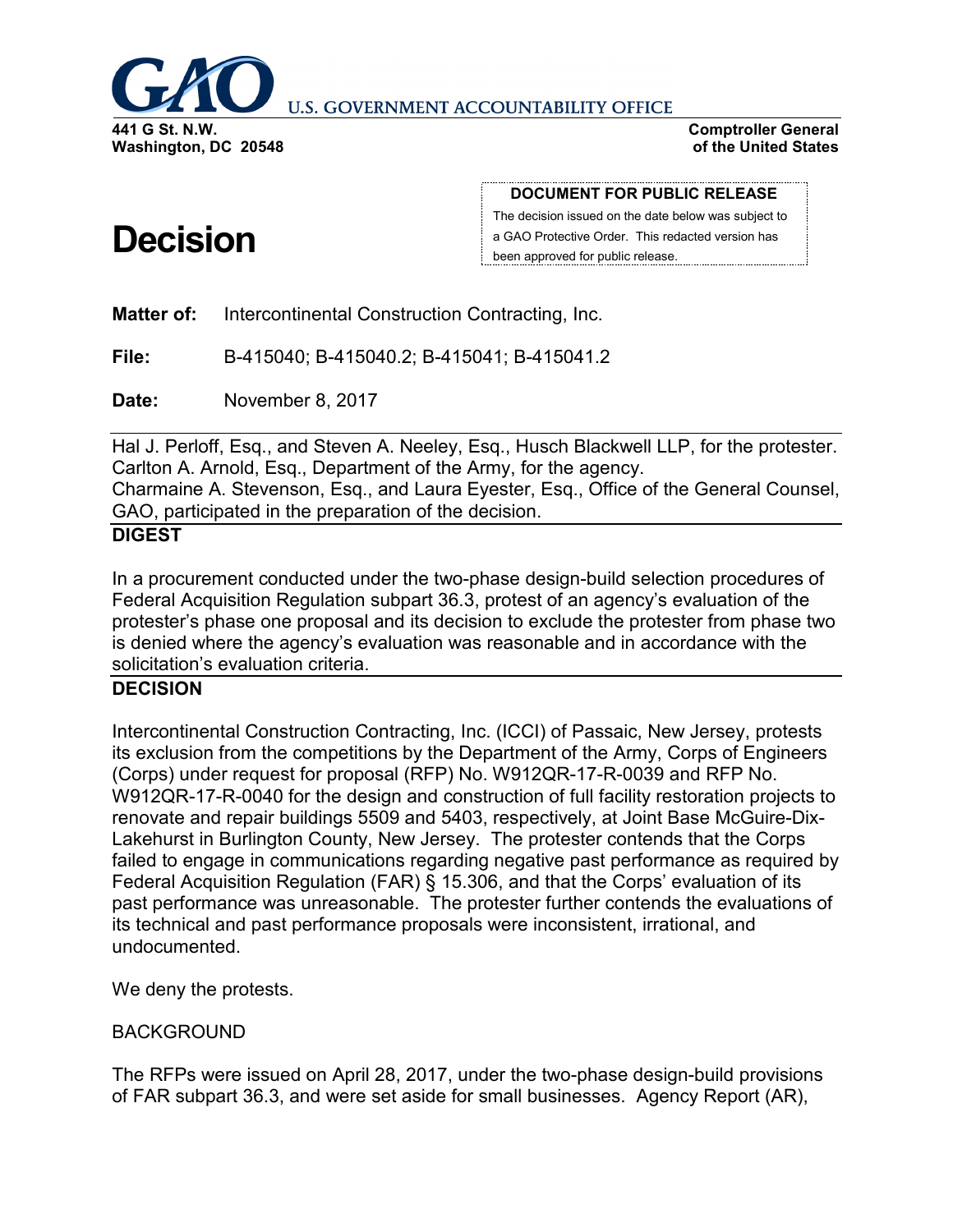Tab [1](#page-1-0), RFP at 1 and 9.<sup>1</sup> Each RFP contemplated award of a fixed-price contract to the offeror whose proposal conformed to the terms and conditions of the solicitation and was determined to represent the overall best value to the government, all factors considered, using a tradeoff process. Id. at 9-10.

Under phase one, offerors were required to submit a three-volume proposal to address the following factors, listed in descending order of importance: past performance, technical approach, and pro forma information. $^2$  $^2$  RFP at 9-11. Offerors were not required to submit any pricing information for phase one and were told not to assume they would have an opportunity to participate in discussions or be asked to submit a revised offer. Id. at 9, 10. Following the evaluation of phase one proposals, up to five offers would be selected to participate in phase two. Id.

The RFPs provided that past performance would be "rated based on recency/relevancy and confidence" and the technical approach would be "rated using an adjectival-based system."<sup>[3](#page-1-2)</sup> Id. at 10. Regarding the past performance factor, the RFP instructed as follows:

Provide descriptions of up to three (3) projects substantially complete or completed by the prime contractor within the last seven (7) years which are similar to this project in size and scope. Projects are considered substantially complete if enough work has been performed such that it demonstrates the ability to successfully complete all phases of the project. Projects considered similar in size would include the renovation of a multi-story building, with a minimum of 30,000 square feet [(SF)]. Projects that are exclusively new construction are not considered similar in scope. Projects that include a combination of new construction and renovation may be submitted; however, the actual square footage of renovation must be provided and meet the minimum 30,000 SF requirement. Projects considered similar in scope to this project include

<span id="page-1-0"></span> $1$  The protest allegations and RFPs here are virtually identical. Therefore, the agency filed a consolidated agency report and our Office is issuing this consolidated decision. To avoid unnecessary redundancy, citations to the RFPs in this decision are to RFP No. W912QR-17-R-0040, unless otherwise indicated.

<span id="page-1-1"></span> $2$  Pro forma information would not be rated, and was to include certain documentation such as standard form 1442, joint venture and mentor-protégé agreements, bonding and financial information, and representations and certifications. RFP at 11, 16-18.

<span id="page-1-2"></span> $3$  The RFP provided the following ratings for past performance relevancy: very relevant, relevant, somewhat relevant, and not relevant. RFP at 11. The RFP provided the following past performance confidence assessments: substantial confidence, satisfactory confidence, limited confidence, no confidence, and neutral confidence. Id. at 11-12. The technical approach ratings were as follows: outstanding, good, acceptable, marginal, and unacceptable. Id. at 12.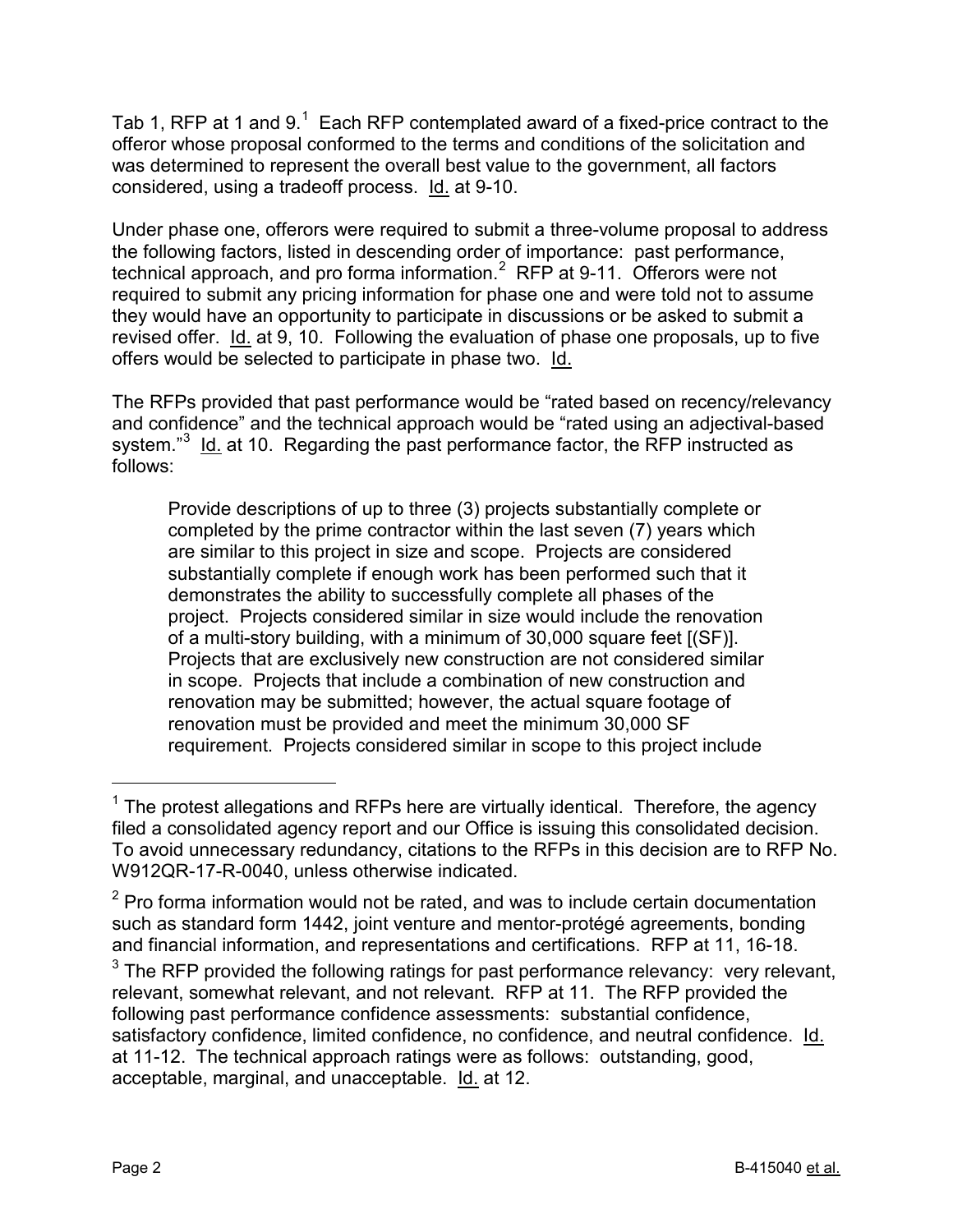renovation of office/administrative space, classrooms, barracks, apartments, and/or hotel space (Government or non-Government Application).

The prime contractor must have self-performed at least 15% of the direct contract labor (including testing and layout personnel), exclusive of other general condition or field overhead personnel, material, equipment, or subcontractors to be considered similar. An [indefinite-delivery, indefinite quantity] contract may be submitted only if a single task order could be considered similar to this project. Task orders may not be combined in order for the contract to be considered similar. Formats for Project Details are included for your use. Use as many forms as necessary to meet the criteria. If you elect not to use the formats, all information identified on the formats is still required for evaluation of this item.

RFP at 13. Offerors were also to provide the same past performance information for the designer of record for the project. Id. In addition, the RFP stated that the agency may use other tools, such as the Past Performance Information Retrieval System (PPIRS) and Contractor Performance Assessment Reporting System (CPARS) to assist in its evaluation of an offeror's past performance. Id. at 14.

For each RFP, ICCI submitted the same three projects for consideration in its past performance proposal volumes: (1) design-build renovation of barracks building 5401, Joint Base McGuire-Dix-Lakehurst, New Jersey; (2) renovation of building 606 Malogne Clinic, West Point Military Academy, New York; and (3) renovation of Cadet Chapel, West Point Military Academy, New York. AR, Tab 2, ICCI Proposal for Building 5403, at 2; Tab 11, ICCI Proposal for Building 5509, at 2. The source selection evaluation board (SSEB) for each RFP evaluated ICCI's past performance and assigned different relevancy ratings. Specifically, both SSEBs found the renovation of the barracks building 5401 project to be very relevant and the renovation of the Cadet Chapel project to be somewhat relevant; however, for the renovation of the Malogne Clinic project, the SSEB for building 5509 found it to be very relevant while the SSEB for building 5403 found it to be somewhat relevant. AR, Tab 4, SSEB Report for Building 5509, at 27; Tab 7, SSEB Report for Building 5403, at 27.

Regarding the different relevancy ratings assigned by the SSEBs for the Malogne Clinic project, both SSEBs acknowledged that the project was for the "construction/renovation" of an 86,000 square foot four-story health clinic building, and noted that ICCI had failed to indicate what percentage of the project it had performed. The SSEB for building 5509 concluded that it could infer from the project description that ICCI self-performed at least 15 percent of the work, and therefore assigned a rating of very relevant. AR, Tab 4, SSEB Report for Building 5509, at 28. However, the SSEB for building 5403 concluded that because ICCI did not indicate how much of the project it self-performed,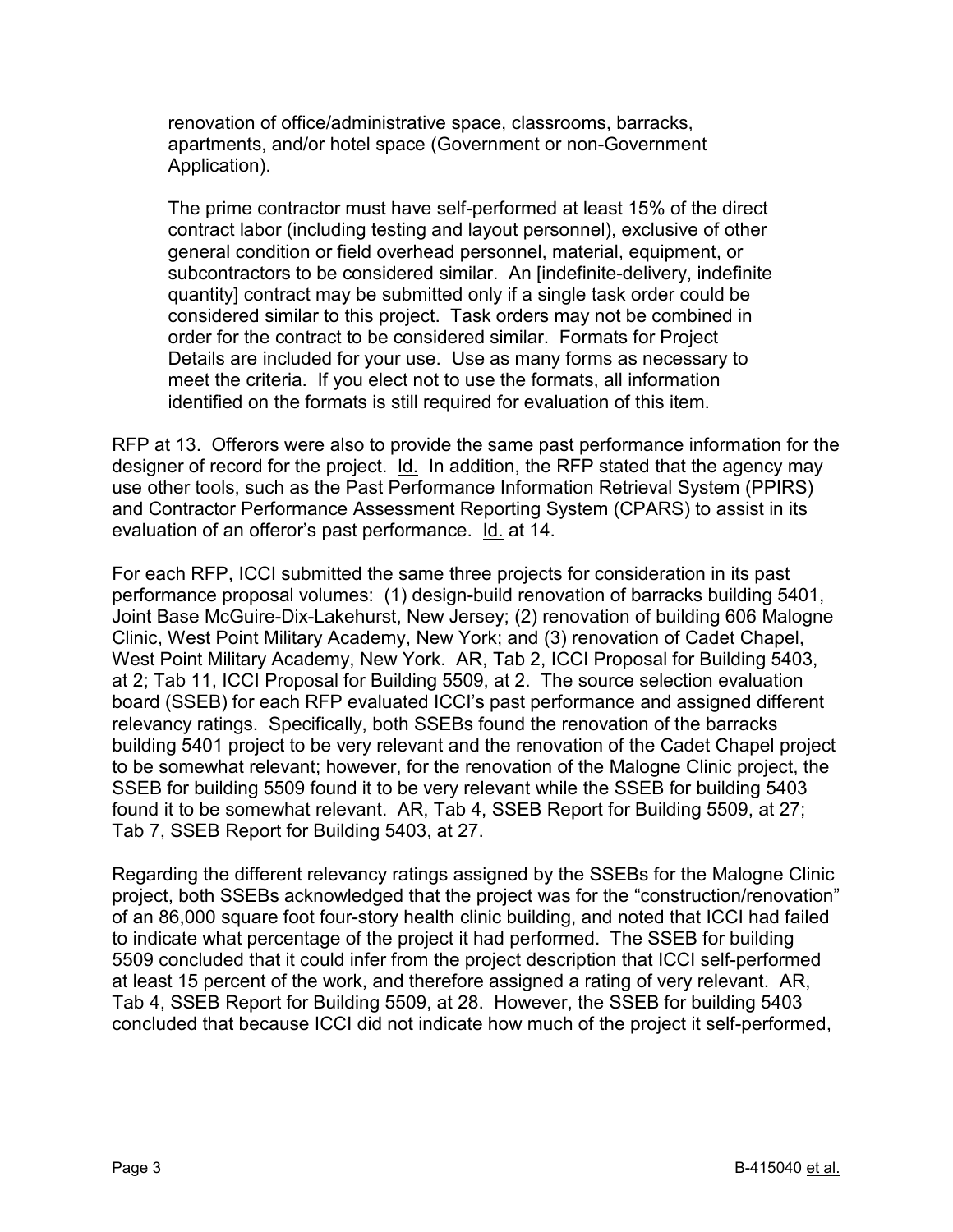the scope of work self-performed by ICCI was unclear and therefore assigned a rating of somewhat relevant.<sup>[4](#page-3-0)</sup> AR, Tab 7, SSEB Report for Building 5403, at 27-28.

In addition to reviewing the three projects ICCI submitted, the SSEBs also reviewed information on 13 projects obtained from PPIRS. The SSEB for building 5509 assigned a limited confidence rating to ICCI for its past performance, and explained its rating as follows:

The offeror submitted two (2) Very Relevant, highly rated projects performed as the prime contractor, and one (1) Very Relevant, highly rated project performed by the proposed designer of record. However[,] upon review of the offeror's PPIRS record, the SSEB identified eight (8) Unsatisfactory ratings and three (3) Marginal ratings for key areas within the evaluations. Many of the poor ratings were for projects that are considered less complex than the solicited requirement. However, the offeror did receive Marginal ratings on a renovation project considered similar in size and scope to the solicited requirement. Based on the issues with Schedule, Quality, and Management, the SSEB has a low expectation that the offeror will successfully perform the work of the solicited project.

AR, Tab 4, SSEB Report for Building 5509, at 27. Regarding ICCI's technical approach, the SSEB for building 5509 identified 12 strengths and assigned a rating of outstanding. Id. at 32-33. When selecting offerors to participate in phase two, the contracting officer recognized that ICCI "proposed an exceptional approach and understanding of the technical requirements of the solicitation," but concluded that ICCI's limited confidence rating for its past performance should result in its exclusion from phase two of the competition because its proposal was not considered to be among the highest-rated proposals. AR, Tab 6, Down Select Memorandum for Building 5509, at 2-3.

The SSEB for building 5403 also assigned a limited confidence rating to ICCI for its past performance, explaining as follows:

The offeror submitted one project that was considered Very Relevant and received a Satisfactory rating. The offeror also received Very Good and Exceptional ratings for Somewhat Relevant projects. The design firm demonstrated Exceptional performance on a Very Relevant and on a Somewhat Relevant project. The prime and design firm show a successful history of performing design-build projects together. However[,] PPIRS demonstrated marginal and unsatisfactory performance

<span id="page-3-0"></span><sup>&</sup>lt;sup>4</sup> The SSEB for building 5403 also assigned adjectival performance ratings for ICCI's projects as follows: (1) satisfactory for the barracks building 5401 project; (2) very good for the Malogne Clinic project; and (3) exceptional for the Cadet Chapel project. Tab 7, SSEB Report for Building 5403, at 27.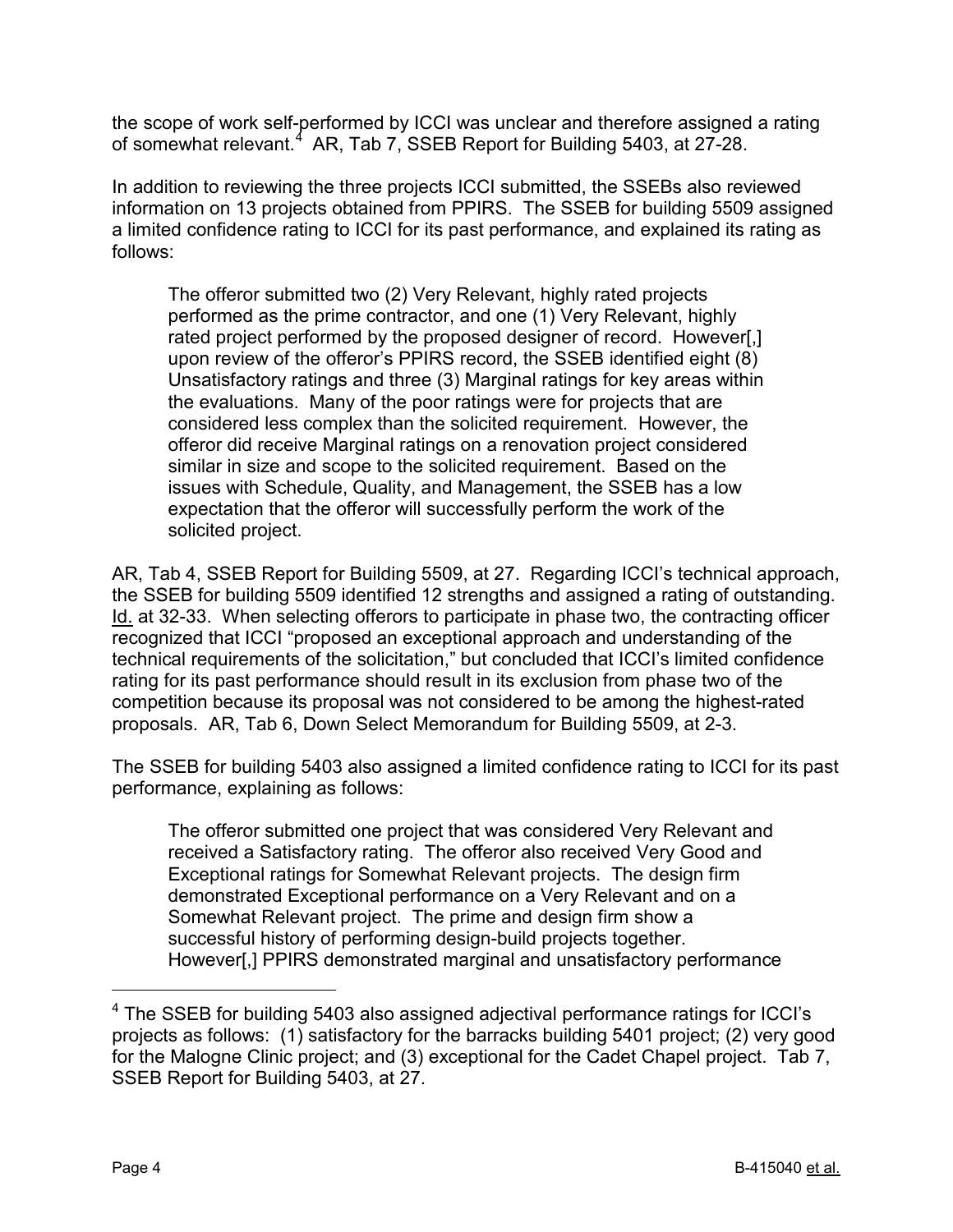for the Prime contractor for similar projects, including a project that was Terminated for Default and that is now being managed by a bonding company. Past Performance information included negative comments regarding the contractor's performance and "Would Not Recommend". Comments stated that the subcontractors were not being paid and that "work was sub-par to say the least." The SSEB has concerns about the offeror's recent/relevant performance record, and has a limited expectation that the offeror will successfully perform the required effort based upon negative past performance information for other Government projects.

AR, Tab 7, SSEB Report for Building 5403, at 27. Regarding ICCI's technical approach, the SSEB for building 5403 identified seven strengths and assigned a rating of good. Id. at 31-32. When selecting offerors to participate in phase two, the contracting officer concluded: "Given that there are proposals with Substantial or Satisfactory Confidence in Performance ratings due to strong past performance information, and more strengths and/or fewer weaknesses in their Technical Approach, I do not consider [ICCI] to be among the highest rated proposals and they will not be invited to participate in Phase II." AR, Tab 8, Down Select Memorandum for Building 5403, at 3.

On July 20, 2017, ICCI was notified by the agency that it was not selected as one of the most highly-rated offerors to participate in phase two of the procurements. See Protests, Exh. A, Letters from the Corps to ICCI. On July 25, ICCI was provided a debriefing, and these protests followed.

#### **DISCUSSION**

ICCI raises multiple challenges to the Corps' evaluation of its phase one proposals and the decision to exclude it from participation in phase two of the competitions. We have fully considered all of ICCI's arguments and, although we do not address them all, we find that none provides a basis on which to sustain the protest.

The protester first argues that the Corps violated FAR § 15.306 by failing to engage in communications with ICCI regarding the negative past performance information in PPIRS. Protests at 9-11. Specifically, ICCI argues that the agency established a competitive range when it selected the most highly-rated proposals to participate in phase two, and therefore the agency was required to engage in communications with ICCI since the Corps relied on its negative past performance information to exclude ICCI from the competitions. Id. at 9-10; see also Comments & Supp. Protest at 3-4. The Corps responds that FAR § 15.306 is inapplicable because it could not and did not establish a competitive range; rather, as set forth in the RFPs, a competitive range would only be established after phase two of the procurement following the evaluation of proposed prices, and then only if the agency decided it could not make award without discussions. Consolidated Memorandum of Law (MOL) at 14-15.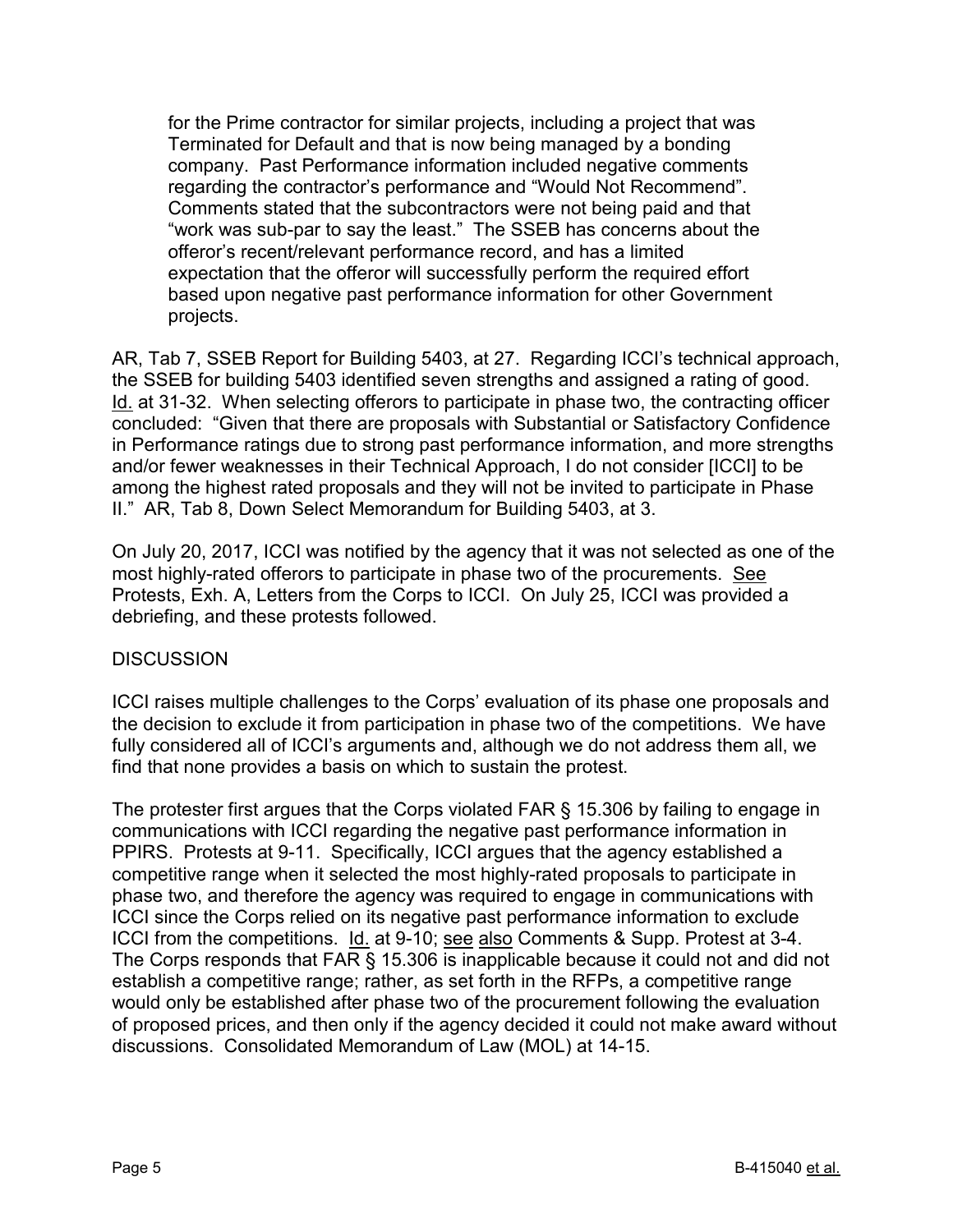Section 15.306(b)(1) of the FAR states that before establishing a competitive range, an agency must conduct "communications" with offerors whose past performance information is the determining factor preventing them from being placed within the competitive range to allow the offeror to address adverse past performance information to which an offeror has not had a prior opportunity to respond. Part 15 of the FAR requires agencies to evaluate offerors' cost or price prior to establishing a competitive range. FAR § 15.306(c)(1); see also id. at § 15.305(a); SPAAN Tech, Inc., B-400406, B-400406.2, Oct. 28, 2008, 2009 CPD ¶ 46 at 9. Under FAR subpart 36.3 procedures, the evaluation of phase one proposals does not permit the consideration of cost or price as an evaluation factor. FAR § 36.303-1(a)(2)(iii). Rather, the contracting officer selects the most highly qualified offerors to submit phase two proposals. Id. § 36.303- 1(b). Only phase two of the procurement is to be conducted in accordance with FAR part 15, including the evaluation of technical and price proposals to be submitted by offerors. Id. § 36.303-2.

Here, in accordance with FAR subpart 36.3, the RFPs did not provide for the submission or evaluation of price proposals until phase two of the procurement. RFP at 9, 27-28, 32. Therefore, contrary to the protester's assertions, FAR § 15.306(b) concerning exchanges before establishment of the competitive range does not apply. Further, our Office has stated before that there is nothing in the regulations concerning phase one of the design-build selection procedures, FAR § 36.303-1, or the authorizing statute for these procedures, 10 U.S.C. § 2305a, that makes the discussions requirements of FAR part 15 applicable to the first phase of a FAR subpart 36.3 procurement, and we will not import these requirements--absent a provision in the solicitation that does so.<sup>[5](#page-5-0)</sup> See Linc Government Servs., LLC, B-404783.2, B-404783.4, May 23, 2011, 2012 CPD ¶ 128 at 7.

<span id="page-5-0"></span> <sup>5</sup> ICCI also argues that the Corps failed to further investigate responses it provided in PPIRS to dispute the negative past performance information. Comments & Supp. Protest at 4-6. For example, ICCI believes the Corps should have contacted the CPARS evaluators. Id. at 6. The Corps responds that the RFPs advised that the agency intended to make award without discussions, and even if discussions were conducted the agency would not have been obligated to raise the negative past performance information because ICCI was previously provided with the opportunity to respond. MOL at 15.

It is clear from the record that ICCI had previously been provided an opportunity to respond to the negative information considered by the agency, but had generally declined to do so. See AR, Tab 5, ICCI PPIRS and CPARS Reports, at 8, 11, 13, and 17. With regard to acquisitions governed by FAR part 15, we have recognized that where an offeror was provided an opportunity to respond to adverse performance information during its performance of the affected contract, the agency need not provide an additional opportunity to respond during discussions. Erickson Helicopters, Inc., B-409903, B-409903.2, Sept. 5, 2014, 2014 CPD ¶ 288 at 7 n.12.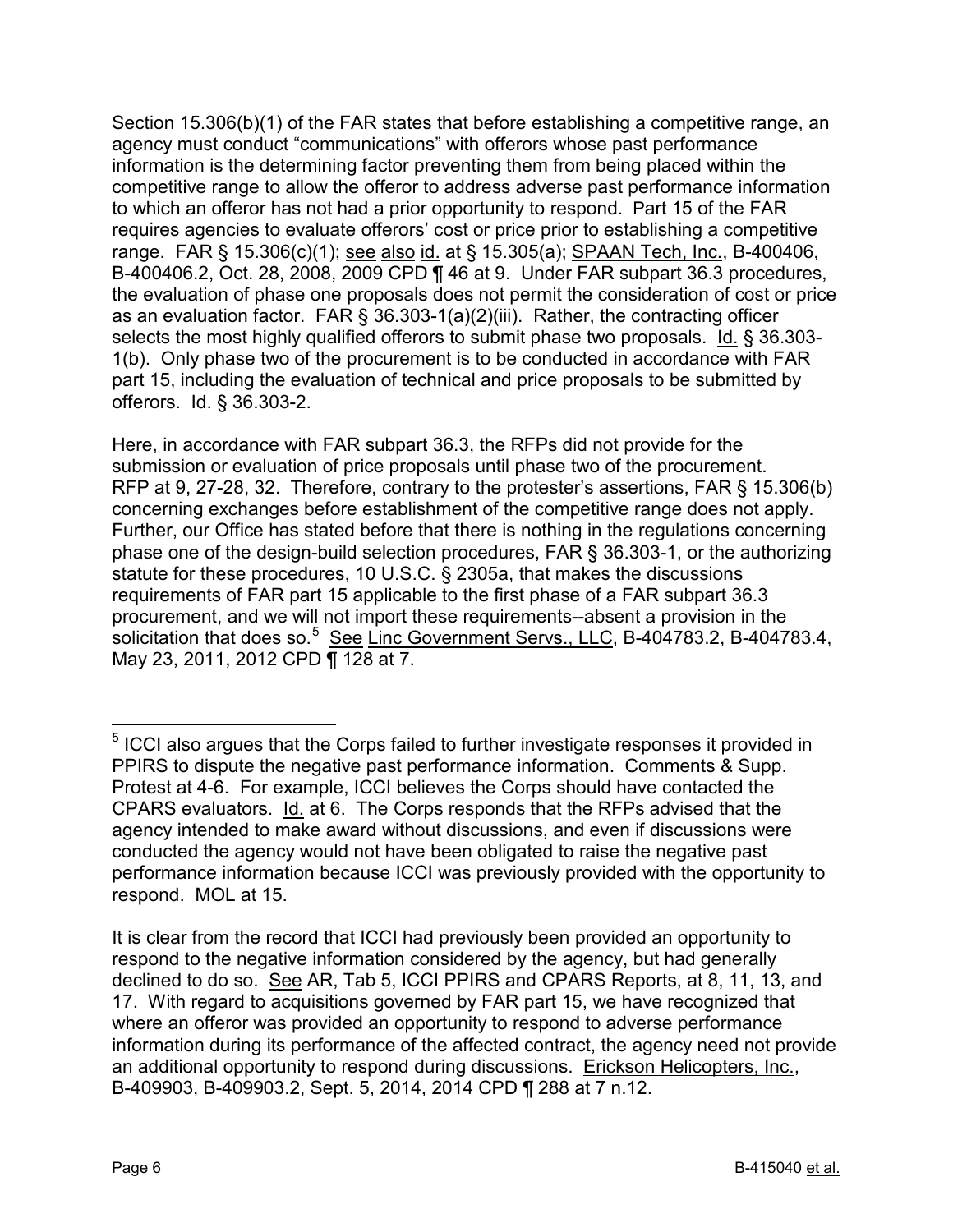The protester also argues that the agency's evaluation of ICCI's past performance is unreasonable. ICCI argues that the Corps violated the RFPs' evaluation criteria by improperly considering information from other sources, such as PPIRS, rather than the past performance provided by ICCI in its proposal, when assigning an overall confidence rating. Protests at 11-12; Comments & Supp. Protest at 12-13. The protester further argues it was improper for the Corps to consider the projects with negative past performance information because they do not satisfy the RFPs' relevancy criteria and could not have been included by ICCI in its proposals. Comments & Supp. Protest at 7-9. ICCI also argues that all of its proposed projects should have been rated as very relevant. Protests at 11. The protester additionally argues that the Corps also failed to consider any positive past performance information in PPIRS. Comments & Supp. Protest at 10-12.

The Corps responds that the RFPs explicitly advised offerors that information from other sources would be considered to evaluate past performance, and that ICCI's poor performance on smaller and less complex projects was reasonably considered by the SSEBs when assigning ratings of limited confidence. MOL at 17-18. The Corps argues that both SSEBs reasonably rated at least one or two of the three projects submitted by ICCI as very relevant and considered the positive past performance on those projects, but that when considering the additional negative past performance information assigned a limited confidence rating. Id. at 18-19.

An agency's evaluation of past performance, including its consideration of the relevance, scope, and significance of an offeror's performance history, is a matter of agency discretion which we will not disturb unless the agency's assessments are unreasonable or inconsistent with the solicitation criteria. Williams Building Co., Inc., B-413262.2, B-413262.3, Nov. 15, 2016, 2017 CPD ¶ 103 at 5; Bryan Constr., Inc., B-409135, Jan. 14, 2014, 2014 CPD ¶ 51 at 7. The evaluation of past performance, by its very nature, is subjective, and we will not substitute our judgment for reasonably based evaluation ratings; an offeror's disagreement with an agency's evaluation judgments does not demonstrate that those judgments are unreasonable. Bryan Constr., Inc., supra; Tri-Technic, Inc., B-412037, Dec. 11, 2015, 2016 CPD ¶ 5 at 5.

As an initial matter, the protester's interpretation of the RFPs is unreasonable, insofar as it argues that the assignment of a confidence rating was limited to consideration of only the information provided by the offerors in their proposals. Here, the RFPs explicitly stated:

The SSEB will evaluate the relevancy of recent past performance identified in the proposal. Documentation of projects similar in size and scope to this project will be considered relevant to the similar characteristics of the RFP. Conversely, proposals that do not show documentation of projects similar in size and scope will be considered less relevant to the similar characteristics of the RFP. . . .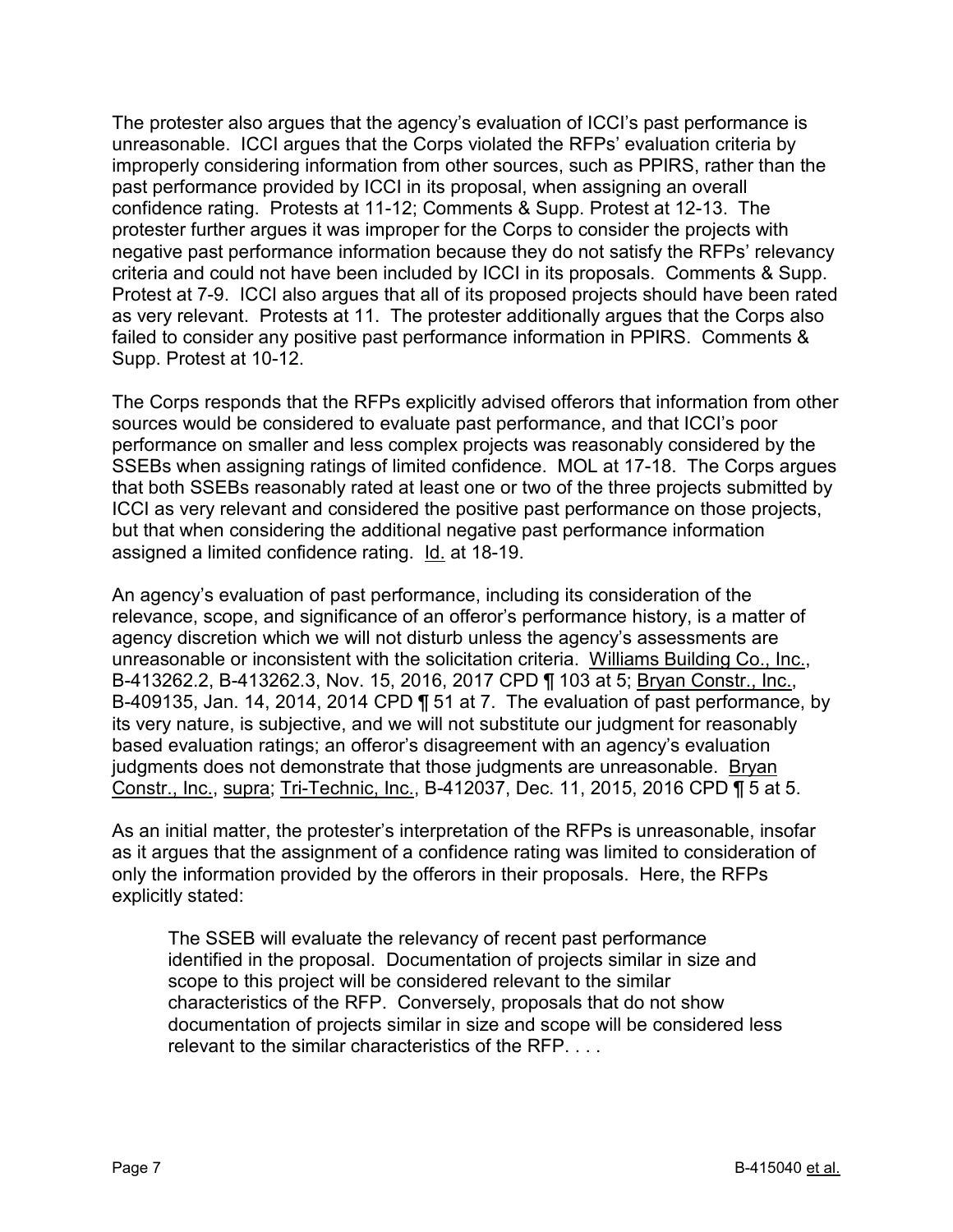The SSEB will assign a confidence rating to each offeror based on the degree of successful performance of all recent and relevant projects identified in the proposal in response to paragraph 5.1. . . . The Government may also use other tools such as PPIRS, CPARS, [Federal Awardee Performance and Integrity Information System (FAPIIS)], Dun & Bradstreet, etc. or any other relevant information to assist in its evaluation of an offeror's past performance.

RFP at 14. Thus, the RFPs clearly indicated that the Corps would assign relevancy ratings for the projects included in phase one proposals, and consider other sources of past performance information when assigning an overall confidence rating for past performance.

Further, as noted, both SSEBs concluded that at least one project submitted by ICCI, the barracks building 5401 project, was very relevant with satisfactory or higher past performance ratings. However, both SSEBs were concerned with ICCI's poor performance on smaller and less complex projects, and in particular in areas such as quality, schedule, cost control, and management, and concluded that poor performance in these areas presented a risk that ICCI would not successfully perform the contract. Based on our review of the record, the Corps reasonably assigned ratings of limited confidence to ICCI for its past performance.

Finally, the protester argues that the entire evaluation is inconsistent, irrational and undocumented because the record produced by the Corps does not resolve the differences between ratings assigned by the different SSEBs in their evaluations of ICCI's past performance and technical approach, or the differences between the high adjectival ratings assigned for its technical approach and the limited confidence ratings assigned for its past performance. Comments & Supp. Protest at 13-16. The agency responds that the difference between the ratings assigned by the SSEBs is unremarkable, the differences alone do not make any of the conclusions unreasonable, and the contracting officer was not required to compare the two evaluations and reconcile any of the differences. Supp. MOL at 3-5. The agency further argues that ICCI is not prejudiced by any differences in the evaluations because both SSEBs assigned a limited confidence rating for past performance, and the limited confidence rating on which the SSEBs agreed upon was the basis for the contracting officer's decision to exclude ICCI from phase two of the competitions. Id. at 5-6.

We find that the protester has not shown that the Corps acted unreasonably or inconsistently with the RFPs. Our Office has recognized that it is not unusual for different evaluators, or groups of evaluators, to reach different conclusions and assign different scores or ratings when evaluating proposals, since both objective and subjective judgments are involved. See MILVETS Sys. Tech., Inc., B-409051.7, B-409051.9, Jan. 29, 2016, 2016 CPD ¶ 53 at 7. Here, as noted, the SSEBs reached differing conclusions regarding the relevancy rating assigned to ICCI for the Malogne Clinic project. Although the SSEB for building 5509 inferred that ICCI had selfperformed at least 15 percent of the work when it assigned a rating of very relevant for